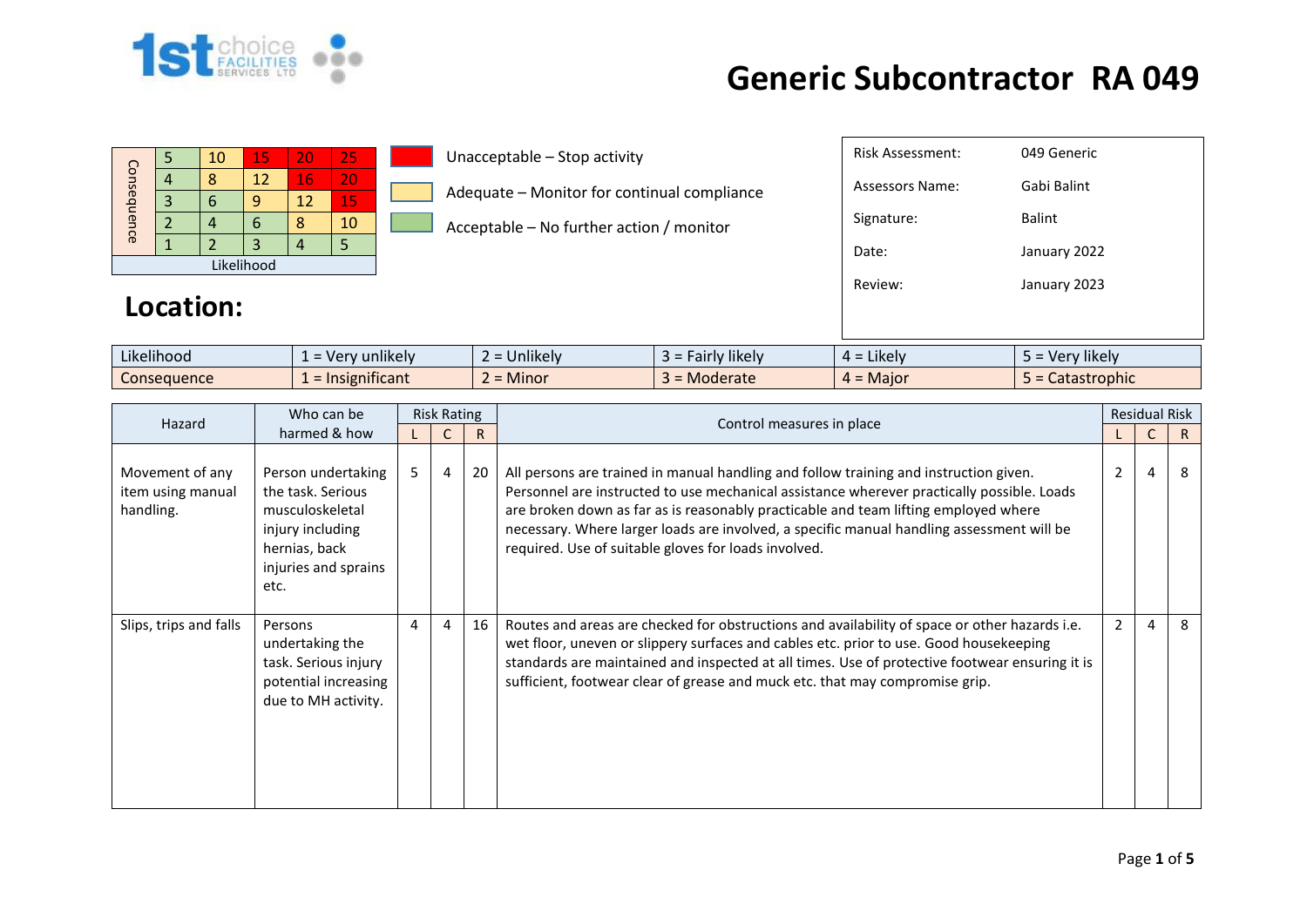

| Hazard                                          | Who can be                                                                                                                               | <b>Risk Rating</b> |                |              |                                                                                                                                                                                                                                                                                                                                                                                                                                                                                                                                                                                            |                | <b>Residual Risk</b> |    |
|-------------------------------------------------|------------------------------------------------------------------------------------------------------------------------------------------|--------------------|----------------|--------------|--------------------------------------------------------------------------------------------------------------------------------------------------------------------------------------------------------------------------------------------------------------------------------------------------------------------------------------------------------------------------------------------------------------------------------------------------------------------------------------------------------------------------------------------------------------------------------------------|----------------|----------------------|----|
|                                                 | harmed & how                                                                                                                             |                    | $\mathsf{C}$   | $\mathsf{R}$ | Control measures in place                                                                                                                                                                                                                                                                                                                                                                                                                                                                                                                                                                  |                | C                    | R  |
| Lack of security                                | Persons<br>undertaking the<br>task and owners /<br>occupiers Risk of<br>theft / violence etc.                                            | 3                  | 3              | 9            | Maintenance of security at all times to include closing doors, not leaving tooling etc. outside<br>premises, maintain vigilance. Personnel signing in procedures in place. ID In place.                                                                                                                                                                                                                                                                                                                                                                                                    | 2              | 3                    | 6  |
| Vulnerable persons'<br>anthropogenic<br>hazards | Personnel<br>undertaking the<br>task and others.<br>Risk of injury /<br>psychological harm                                               | 3                  | 3              | 9            | Where vulnerable persons have been notified, lone working is prohibited. If threatened or<br>accused, personnel to leave and report as soon as practicable to their line manager for<br>further advice ensuring that the premises are left in a safe condition (SFARP).<br>Refer to lack of security where vulnerable persons are in place.                                                                                                                                                                                                                                                | $\overline{2}$ | 3                    | 6  |
| Inadequate lighting<br>conditions               | Persons<br>undertaking task.<br>Serious injury<br>potential through<br>contact.                                                          | 4                  | $\overline{4}$ | 16           | Pre-use check to ensure that sufficient lighting is in place for the duration of the works.<br>Personnel to assess for different conditions and time of day. Additional task lighting where<br>required, not to impact on traffic routes with festoon lighting leads etc. hung out of reach<br>SFARP.                                                                                                                                                                                                                                                                                      | $\overline{2}$ | 4                    | 8  |
| <b>Electrical works</b>                         | Operatives and<br>others e.g. property<br>owners / users /<br>other trades etc.<br>Serious injury<br>potential / fire /<br>fatality etc. | 3                  | 5              | 15           | All electrical work is undertaken by competent electricians or if being trained, supervised by<br>a competent person. All electrical work is planned in advance and documented. Regular work<br>in progress inspections and testing is undertaken and recorded. All materials are purchased<br>through reputable suppliers. Suitable information, instruction and supervision is in place at<br>all times. Minor electrical tasks undertaken by competent persons.                                                                                                                         | $\mathbf{1}$   | 5                    | 5  |
| Work at height                                  | Persons<br>undertaking the<br>task. Serious injury<br>potential / fatality<br>through falling<br>from height                             | 3                  | 5              | 15           | In line with training delivered, operatives are instructed in the following. All work at height is<br>to be planned and only undertaken by competent persons or if being trained, supervised by<br>a competent person. Personnel aware of fragile surfaces and open voids and edges ensuring<br>adequate protection is in place. Work at height is not undertaken where weather conditions<br>prohibit safe working. Use of suitable professional equipment only i.e. scaffold, podium<br>steps, ladders and step ladders etc. For powered access equipment, a separate RA is<br>required. | $\overline{2}$ | 5                    | 10 |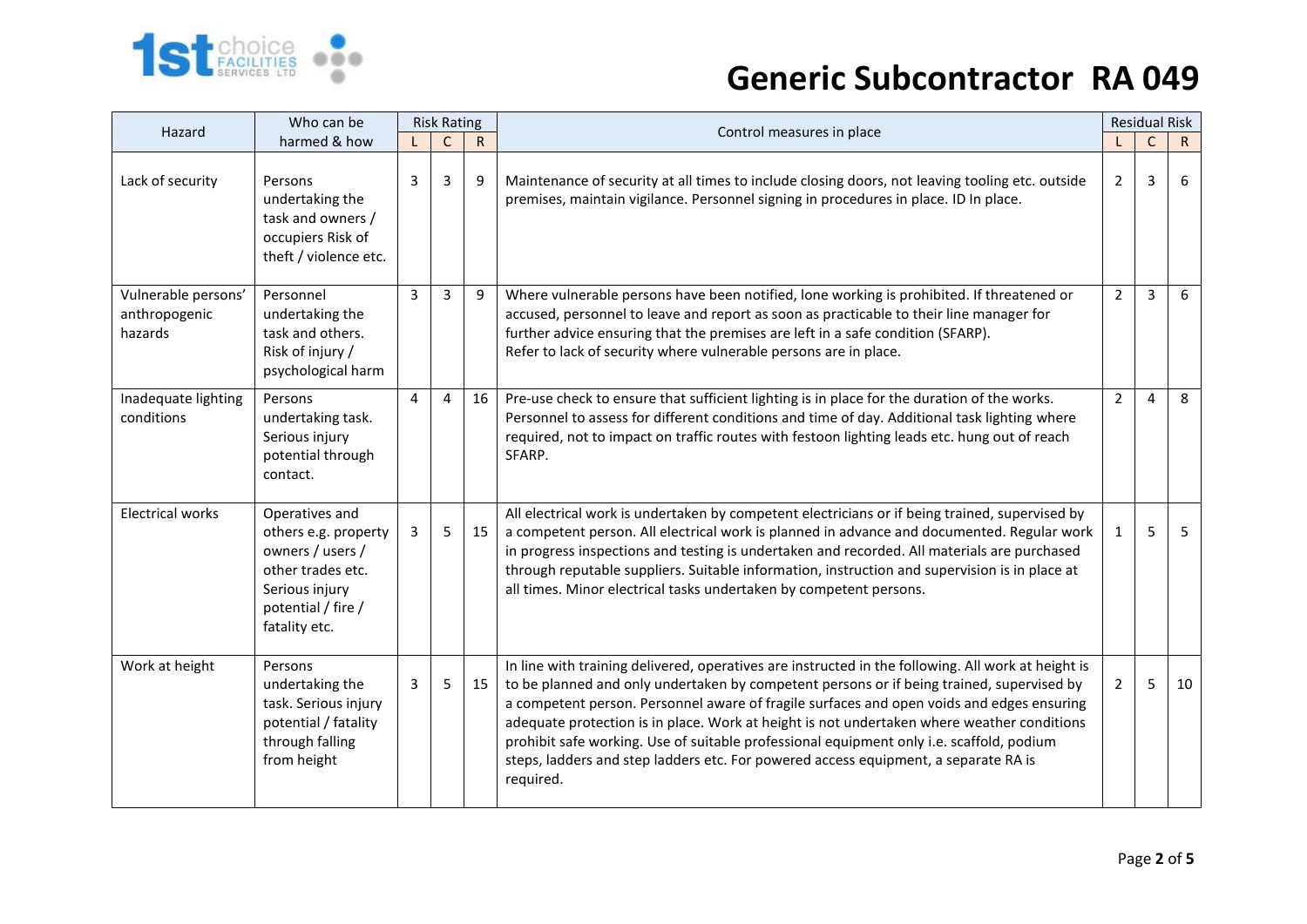

| Hazard                                                                    | Who can be                                                                                                                                | <b>Risk Rating</b> |             |             | Control measures in place                                                                                                                                                                                                                                                                                                                                                                                                                                                                                                                                                    | <b>Residual Risk</b> |              |              |
|---------------------------------------------------------------------------|-------------------------------------------------------------------------------------------------------------------------------------------|--------------------|-------------|-------------|------------------------------------------------------------------------------------------------------------------------------------------------------------------------------------------------------------------------------------------------------------------------------------------------------------------------------------------------------------------------------------------------------------------------------------------------------------------------------------------------------------------------------------------------------------------------------|----------------------|--------------|--------------|
|                                                                           | harmed & how                                                                                                                              |                    | $\mathsf C$ | $\mathsf R$ |                                                                                                                                                                                                                                                                                                                                                                                                                                                                                                                                                                              |                      | $\mathsf{C}$ | $\mathsf{R}$ |
| Use of ladders and<br>steps                                               | Persons<br>undertaking the<br>task. Serious injury<br>potential / fatality<br>through falling<br>from height                              | $\overline{3}$     | 5           | 15          | All ladders and steps to conform to guidance standards i.e. Class 1 EN 131 professional. In<br>line with training delivered, ladders and steps should only be used where they can be set up<br>correctly and secured where practicable. Ladder / steps / ground conditions are checked pre-<br>use. Correct selection of equipment is required at all times.                                                                                                                                                                                                                 | $\overline{2}$       | 5            | 10           |
| Use of hand tools                                                         | Persons using tool<br>and others in the<br>area, potential for<br>minor to serious<br>injury.                                             | 3                  | 3           | 9           | Operatives to select the correct tool for the given task.<br>Pre-use checks on tooling to ensure that grips are in place and in good, clean condition.<br>Ensure hands / gloves are free from oil / grease or other that may affect grip. Use of hand<br>protective PPE as necessary. Keep hands behind cutting edge. Ensure piece being worked on<br>is suitably restrained to prevent movement that may increase the likelihood of injury.                                                                                                                                 | 1                    | 3            | 3            |
| Use of machinery                                                          | Personnel using<br>machinery and<br>others in the<br>vicinity, serious<br>injury potential                                                | 3                  | 4           | 12          | All equipment to be checked pre-use to ensure that it is fit for the task, guards are in place<br>and adjusted as required. Operatives to tie back long hair and be aware of loose-fitting<br>clothing / gloves which may become entangled. Use of two hands on tooling SFARP.<br>All equipment is checked pre-use to ensure that any leads, cables, casings and connections<br>are free from damage which may cause an electric shock. Portable equipment is liable to<br>regular PAT testing at the recommended intervals. Remove any defective equipment from<br>service. | $\overline{2}$       | 4            | 8            |
| Use of or working<br>in close proximity<br>to noise emitting<br>equipment | Personnel and<br>others working in<br>the vicinity of noise<br>emitting equipment<br>Potential for long /<br>short term hearing<br>damage | 5                  | 4           | 20          | Personnel are required to maintain noise emitting equipment in an efficient condition.<br>Personnel are instructed in the use of sufficient PPE including the use, maintenance and<br>storage of supplied hearing protection including the requirement to wear PPE in designated<br>areas. Use of acoustic enclosures where practicable. Ensure that PPE is compatible with<br>other items and does not detract from other hazards.                                                                                                                                          | $\overline{2}$       | 4            | 8            |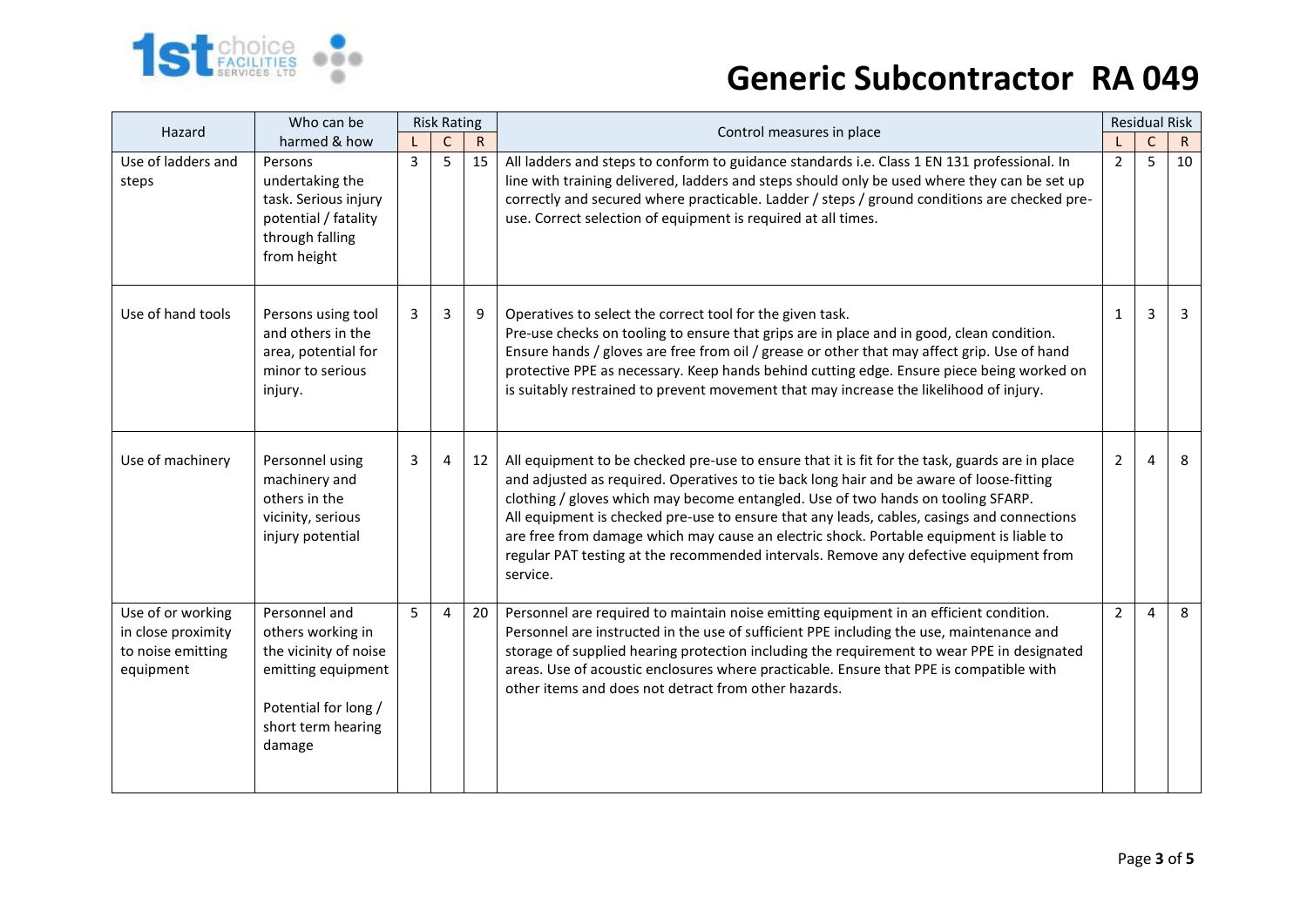

| Hazard                           | Who can be                                                                                                                                                                                                                                                                    | <b>Risk Rating</b> |              |              | Control measures in place                                                                                                                                                                                                                                                                                                                                                                                                                                                                                                                                                                                                                                                                                                                                                                                                                                                                                                                                                                                                                                                                                                                                               | <b>Residual Risk</b>                               |                            |                            |
|----------------------------------|-------------------------------------------------------------------------------------------------------------------------------------------------------------------------------------------------------------------------------------------------------------------------------|--------------------|--------------|--------------|-------------------------------------------------------------------------------------------------------------------------------------------------------------------------------------------------------------------------------------------------------------------------------------------------------------------------------------------------------------------------------------------------------------------------------------------------------------------------------------------------------------------------------------------------------------------------------------------------------------------------------------------------------------------------------------------------------------------------------------------------------------------------------------------------------------------------------------------------------------------------------------------------------------------------------------------------------------------------------------------------------------------------------------------------------------------------------------------------------------------------------------------------------------------------|----------------------------------------------------|----------------------------|----------------------------|
|                                  | harmed & how                                                                                                                                                                                                                                                                  |                    | $\mathsf{C}$ | $\mathsf{R}$ |                                                                                                                                                                                                                                                                                                                                                                                                                                                                                                                                                                                                                                                                                                                                                                                                                                                                                                                                                                                                                                                                                                                                                                         |                                                    | $\mathsf C$                | $\mathsf{R}$               |
| Use of vibrating<br>equipment    | Personnel and<br>others working<br>with vibrating<br>equipment<br>Potential for long /<br>short term<br>musculoskeletal<br>damage i.e.<br>vibration white<br>finger.                                                                                                          | 5                  | 4            | 20           | The use of vibrating equipment is kept to a minimum through the use of best available<br>technology & task rotation SFARP. Where the use of such equipment is required, trigger<br>times are recorded and measured against guidance.<br>Personnel are required to report any effects from the use of vibrating machinery including<br>numbness and tingling in order for occupational health professionals to be consulted as may<br>be required.<br>Hand arm vibration requires that where exposure action level of 2.5m/s2 A (8) is evident,<br>suitable technical and organisational measures shall be put in place to reduce exposure<br>including assessing / using alternative equipment and / or task rotation.                                                                                                                                                                                                                                                                                                                                                                                                                                                  | $\overline{2}$                                     | 4                          | 8                          |
| Contact with<br>respirable dusts | All persons<br>undertaking the<br>task and others i.e.<br>members of the<br>public, clients,<br>tenants and young<br>persons.<br>Potential for mild<br>irritation through<br>to long term<br>adverse health<br>effects including<br>cancers, silicosis,<br>COPD&<br>emphysema | 3                  | 4            | 12           | All dust emitting operations are kept to a minimum with dust suppression employed as<br>determined the best option at the location of the works. All operatives to have in date<br>asbestos awareness training (refreshed annually) as a minimum.<br>In an enclosed area, the use of local exhaust ventilation is to be employed together<br>with additional controls as may be required.<br>The use of on tool extraction / collection with controls mounted onto or integrated<br>into the hand-held tool to capture dust emissions.<br>Dusts may be dampened down using either water or a suitable surfactant. Damping<br>$\bullet$<br>down of works is to be continuous for the time the tooling is in use.<br>Use of suitable and sufficient PPE from FFP3 standard mask for general dusts<br>$\bullet$<br>through to powered masks or hoods. Operatives to undergo fit testing to ensure the<br>use of PPE is correct.<br>Operative training in hazards and control measures associated with certain dusts i.e.<br>$\bullet$<br>silica and asbestos.<br>Wherever practicable, materials to be cut away from site and in a controlled<br>$\bullet$<br>environment. | 1<br>2<br>1<br>2<br>$\overline{2}$<br>$\mathbf{1}$ | 4<br>4<br>4<br>4<br>4<br>4 | 4<br>8<br>4<br>8<br>8<br>4 |